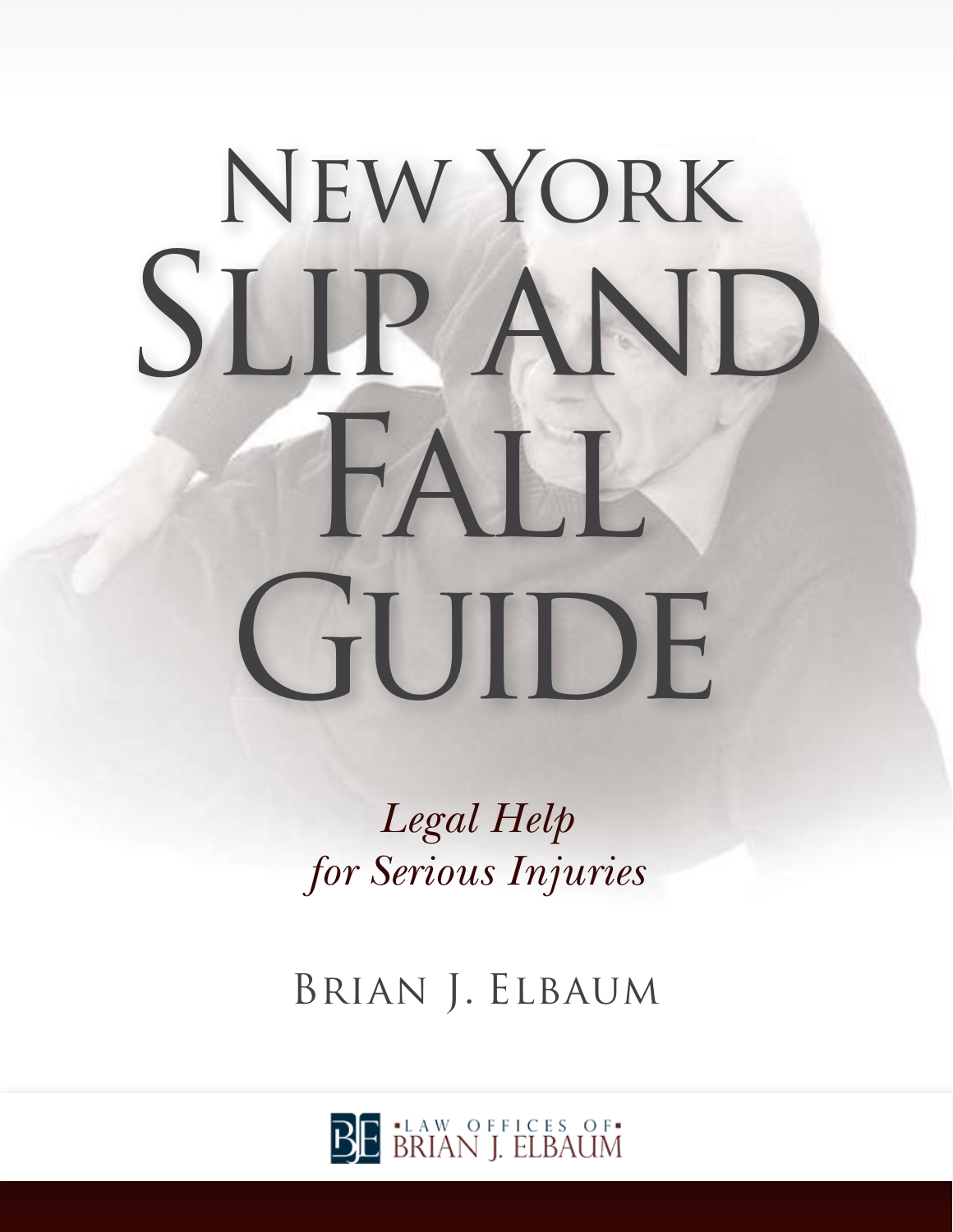

An unexpected slip or fall can cause serious injuries for victims. Were you injured in a slip and fall accident? A New York slip and fall lawyer can help you fight for the maximum compensation for your injuries.

Slips and falls seem harmless, but the truth is, this type of accident is often the cause of serious injuries. From broken ribs and neck injuries, to traumatic head injuries, a slip and fall can have devastating consequences for victims.

Many slip and fall incidents aren't mere accidents. They were caused due to unsafe conditions at the property were the accident occurred. Improper lighting or signage, slippery/icy floors and walks, and improper railing are all leading causes of slip and fall incidents.

If you were injured due to someone else's negligence, you may be entitled to compensation. Our New York slip and fall lawyers want to help. We have deep experience with New York's property safety laws, and we can help you fight for the maximum compensation you rightfully deserve. Your focus should be on recovery after an accident – not fighting insurers. We'll help you manage the entire legal process, so you can focus on recuperation.

# WHAT WAS THE CAUSE OF YOUR SLIP AND FALL ACCIDENT?

Public and private property owners are responsible for the safety of their guests. They're required to warn visitors about unsafe conditions, conduct maintenance to remedy unsafe conditions, and ensure that visitors stay away from dangerous areas.

Unfortunately, some property owners don't take necessary steps to protect visitors. That negligence can have life-altering consequences for victims. Often, the majority of cases are caused by negligence. A few common examples include:

» Wet floors

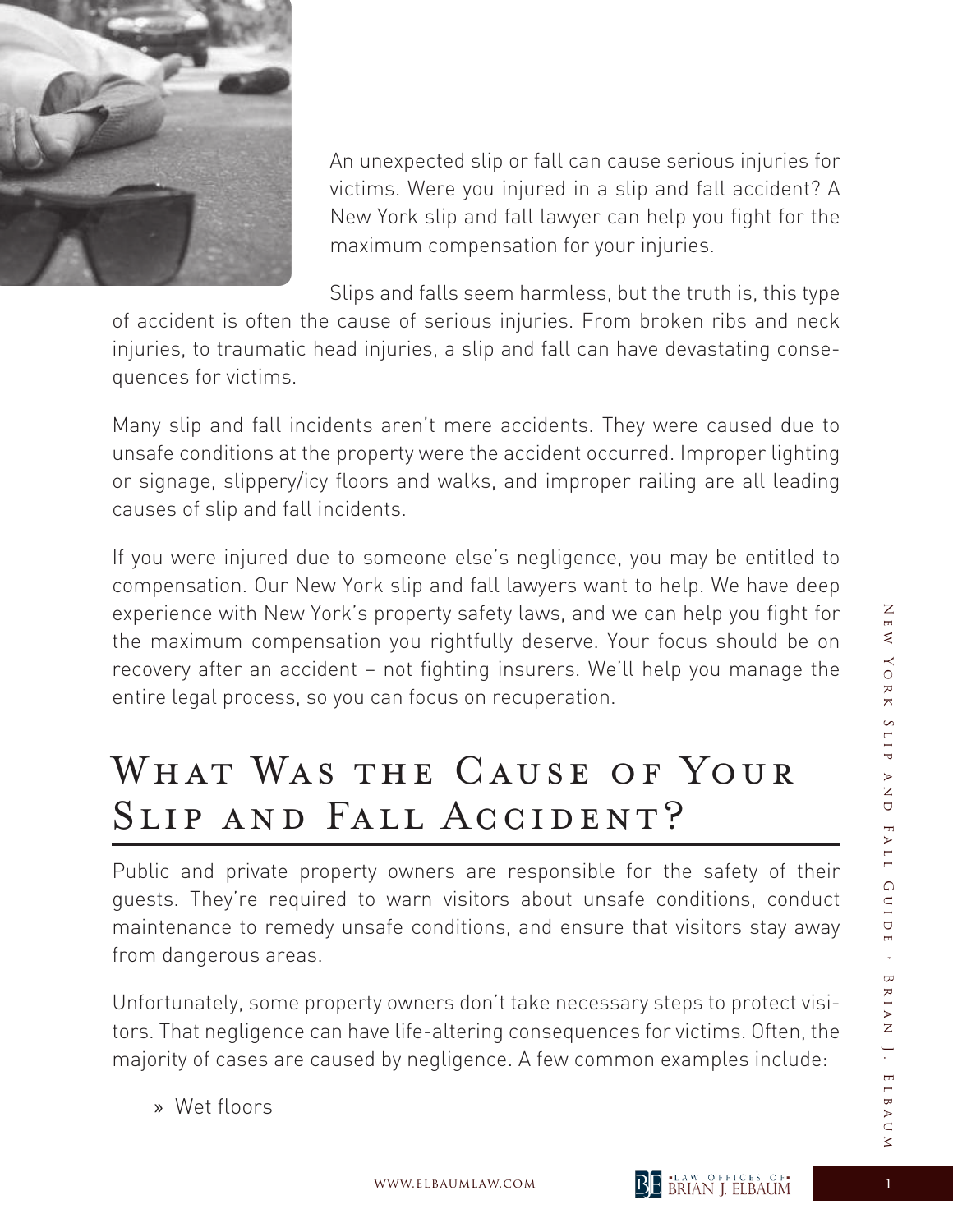- » Lack of handrails
- » Unstable conditions
- » Obstructions in the walkway
- » Unsafe or improper lighting
- » Failure to provide proper signage
- » Icy walks and slippery floors
- » Missing handrails/guardrails

A qualified New York slip and fall lawyer can help you investigate the conditions that caused your accident and determine fault in your case.

# SHOULD YOU HIRE A New York Slip and FALL LAWYER?

New York has complex slip and fall laws. In fact, property owners can argue for shared fault to limit the amount a victim can recover. For example, under the comparative negligence law, a property owner can argue that you share some



of the blame for an accident, and therefore, they should not be required to pay the maximum amount you are rightfully owed.

A few examples of comparative negligence arguments include:

- » You were distracted when the accident occurred
- » You were in an unauthorized area of the property
- » You were not wearing proper footwear
- » Reasonable efforts were made to warn you of unsafe conditions
- » Or you failed to recognize an obvious unsafe condition

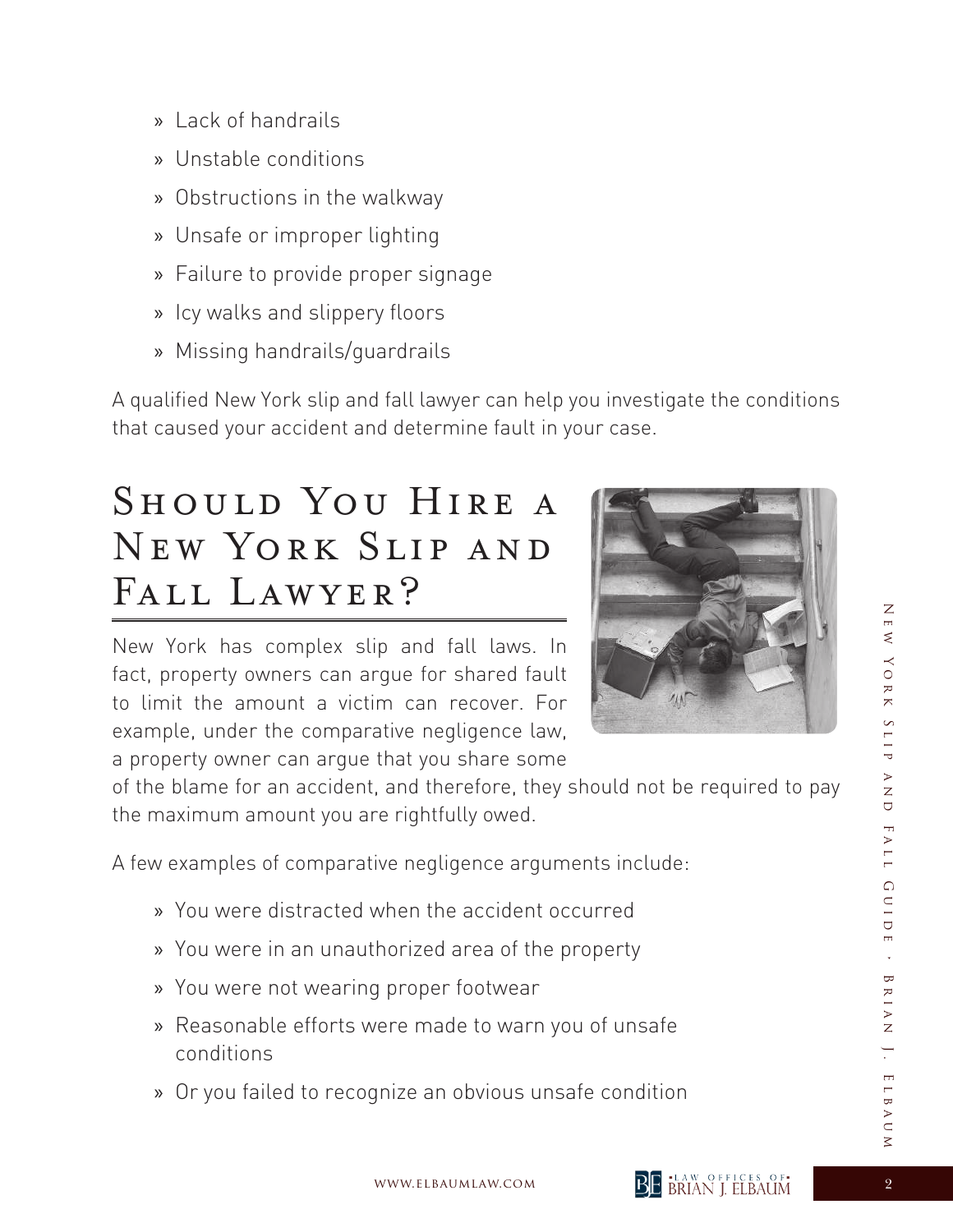Under comparative negligence, a property owner can argue that you share a percentage of the blame. For example, if a jury finds that you were 50% at fault in an accident, you would be awarded just 50% of the settlement amount.

That's why it's important to hire an experienced slip and fall lawyer. The best lawyer will help you investigate your accident and build a strong case to show that you shared none of the fault in the accident. General personal injury lawyers do not have the specialized knowledge of slip and fall cases that can give you the edge you need in the courtroom.

# WHAT COMPENSATION IS Available for Victims

After an accident, you may experience new financial and physical challenges. Financially, you may struggle to pay for medical and rehabilitation costs. And physically, you may have recurring pain, disability, or emotional distress.

Victims can fight for compensation to pay for financial and non-financial costs related to your accident. There are two types of damages a victim can claim:

- » Compensatory Damages: This form of compensation pays for any direct costs related to your slip and fall accident. You can file claims for:
	- Medical costs, medical equipment
	- On-going care
	- Disability
	- Pain and suffering
	- Emotional distress
	- Lost wages or lost earning capacity
- » Punitive Damages: If your case goes to trial, you can be awarded punitive damages. This is a form of financial punishment for at-fault property owners, in cases of gross

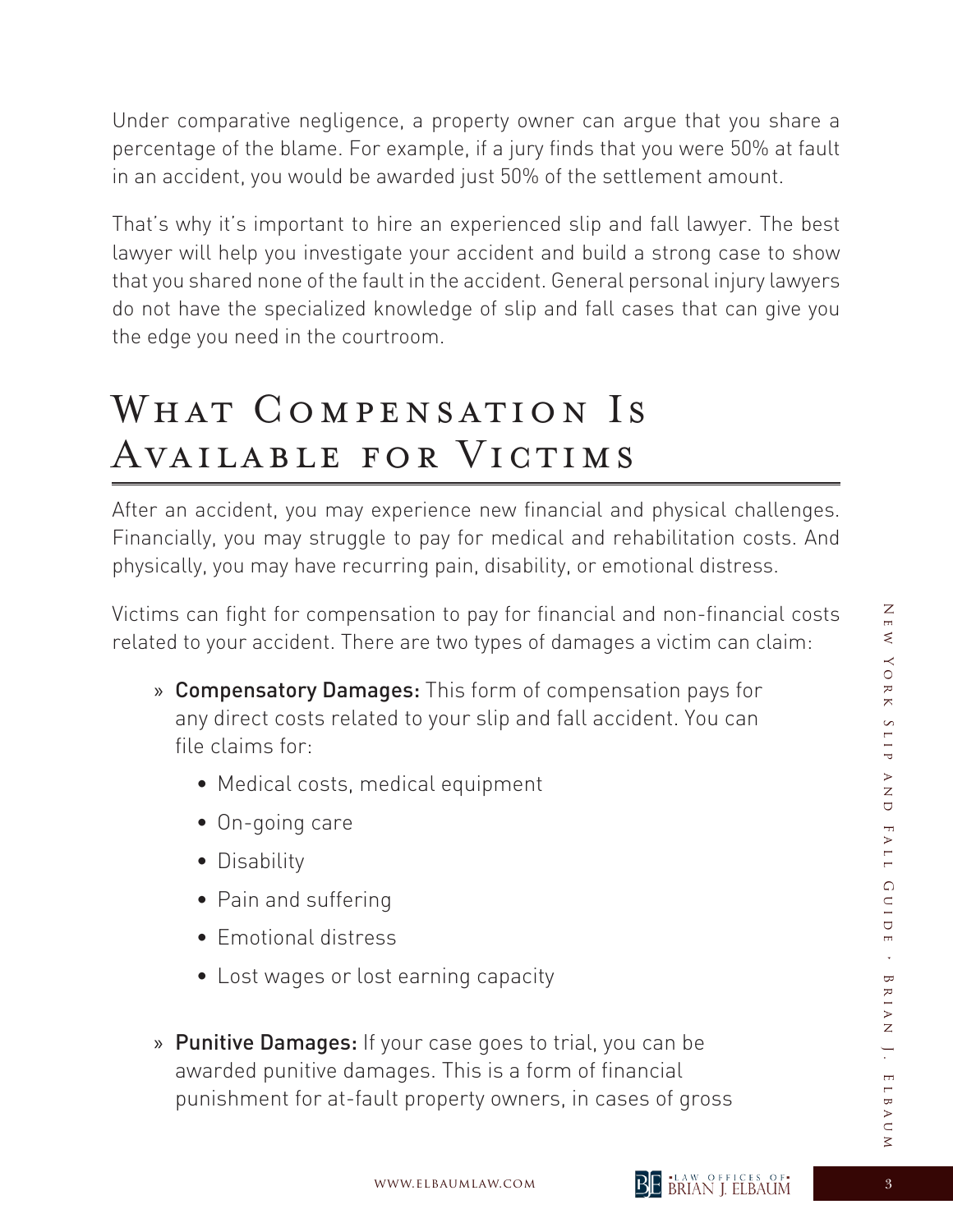negligence or malice. Punitive damages are awarded on top of any compensatory damages you are awarded.

# WHAT TO DO AFTER a Slip or Fall

In the immediate aftermath of a slip and fall, you may be severely injured, in shock, and unsure of what to do. There are several steps you can take to protect your safety. We recommend that you:



» Seek Medical Care – Call 911 and seek medical treatment. Head injuries are

one of the most common types of injury after a slip and fall. Victims who suffer a head injury may feel "fine," but within 12 hours, their conditions can deteriorate quickly. That's why it's so important to seek care as soon as possible.

- » Collect Evidence at the Scene Take photos and videos of the scene, if you are able to. Also, collect contact information for any witnesses. You may also want to record your injuries, if possible.
- » Report the Accident If you are able to, report the accident immediately to the property owner, landlord, or facility manager. Ask the point of contact to put into writing an incident report that includes times, date and request a copy.
- » Do Not Make Statements You should limit your communication with the property manager, as well as avoid putting details on social media. You may feel inclined to contact insurers, or you may hear from the property's insurer. In both cases, it's important to decline statements until you've talked with an attorney.
- » Contact a Lawyer In New York, victims have three years to file a slip and fall claim. That's why it's important to contact a

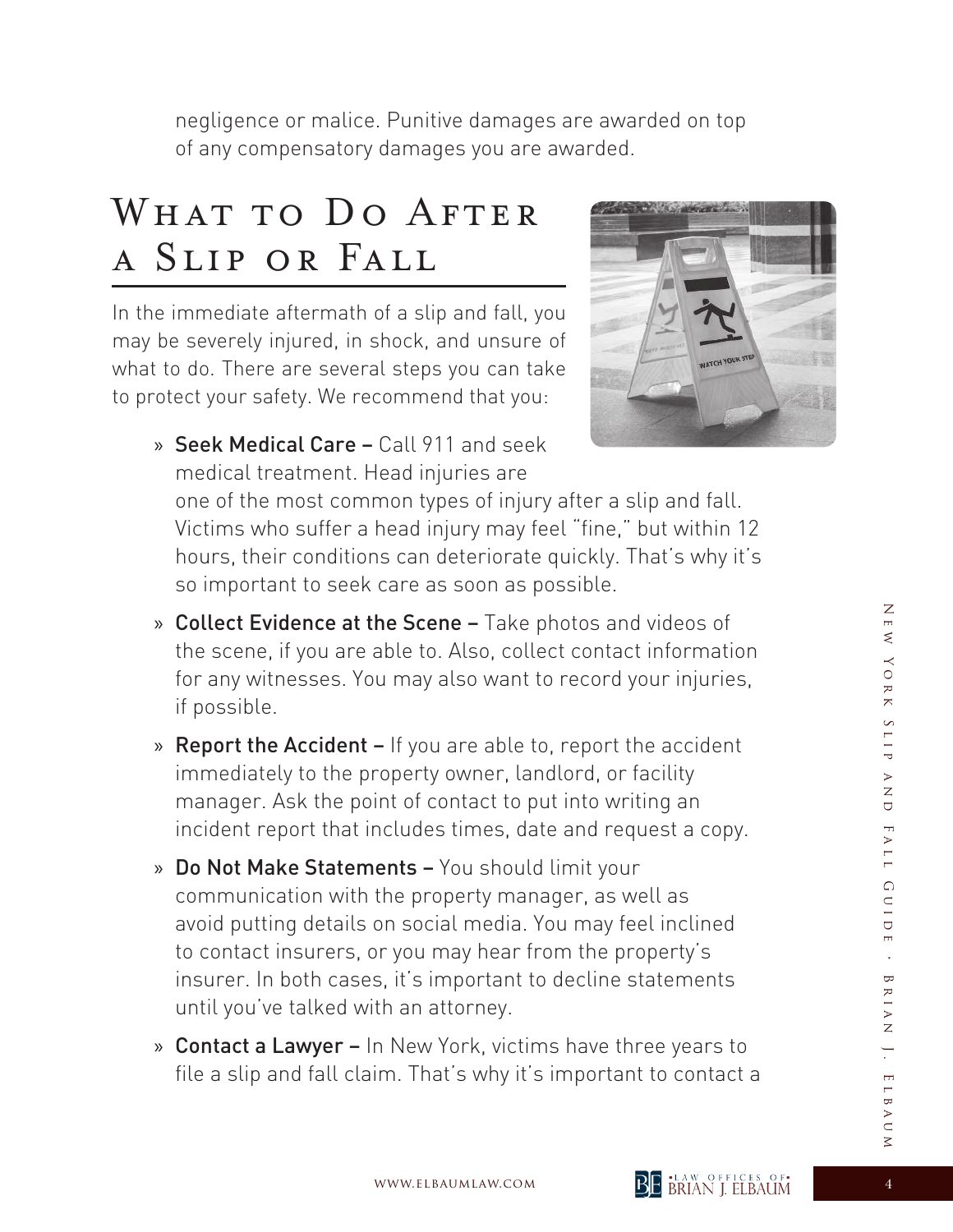qualified lawyer as soon as possible. You lawyer can help you file claims and fight for compensation.



# FREQUENTLY ASKED Questions | New YORK SLIP AND FALL GUIDE

#### *What Should I Do After a Slip and Fall?*

I had a client come in the other day who suffered a slip and fall in front of a commercial property. We went through the steps that we have to take; it had just happened a few days earlier. The first step is that we're going to want to get photographs of the scene where the accident occurred. We want to get photographs of the specific spot where the accident happened. I can't tell you how often the case is where a client comes to me late in the game and that defect that caused the slip and fall is no longer there. As a first step, we need to do the investigation process to make sure we get photographs of the specific location where the accident occurred.

We want to know who the property owner is. We want to do a search to see if we can identify the property owner, which we will. When we identify the property owner, we'll send them a representation letter advising them that we have a client who suffered serious injuries in a slip and fall in or outside of their property. These are the initial steps. What I tell clients is their job is to get better. Their job is to seek the medical attention that they need and to follow the advice of their medical professionals, to move through that recovery process.

### *How Can I Choose the Best Attorney for Me?*

Number one, you want to make sure that the attorney has experience handling personal injury matters, more specifically, experience with slip and fall type cases. You want to know that the attorney is someone you can work with. You

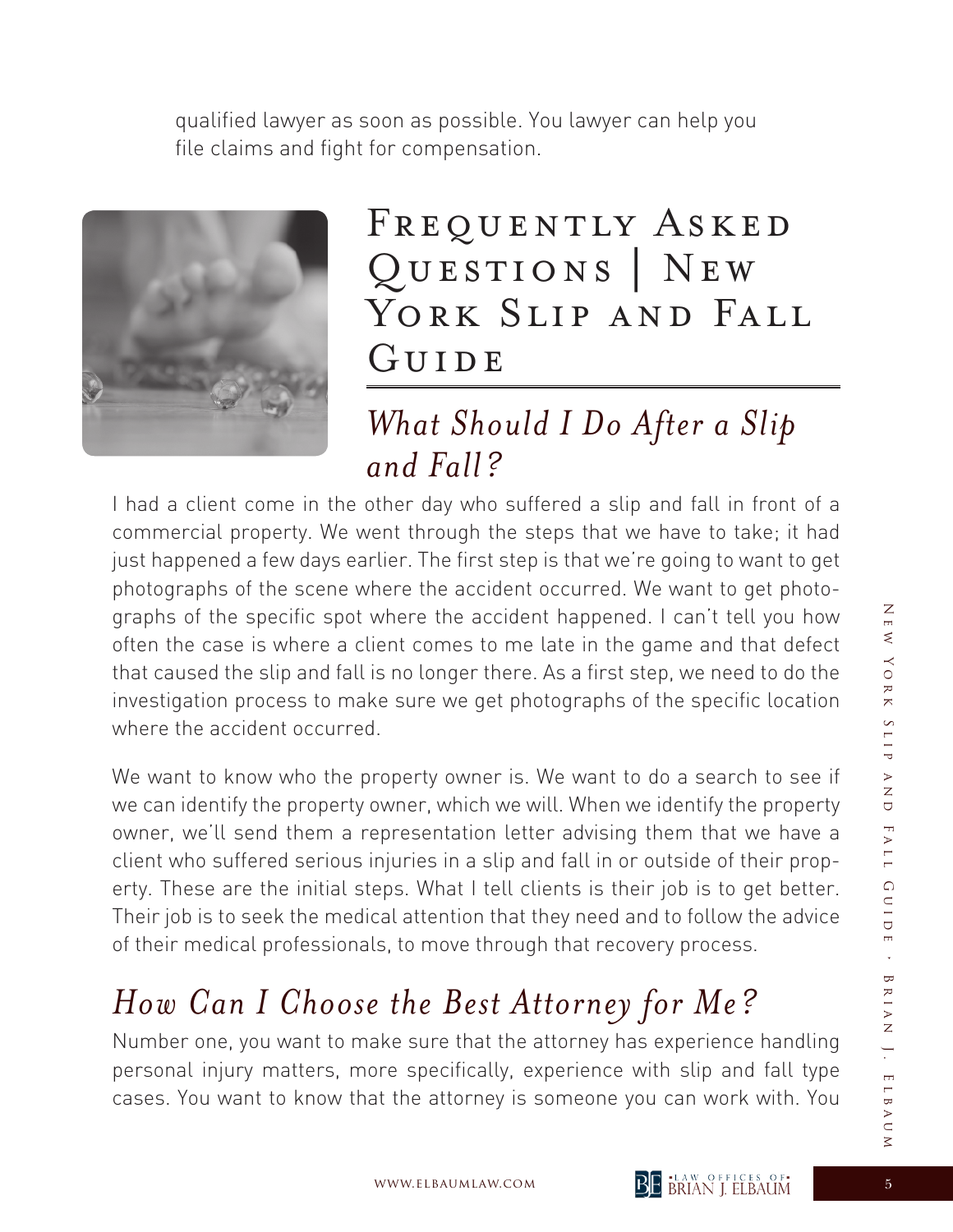want to meet with that attorney. You want to ask the attorney questions about the type of cases that the attorney has handled in the past. You want to make sure you feel comfortable with that attorney; that's also very important. What I don't recommend you do is take an attorney who does divorce work or estate work, or some other area of practice, and who doesn't practice personal injury in slip and fall type cases. You want an attorney who understands what needs to be done to make sure that you can get the highest possible recovery for your injuries.

#### *What Mistakes Can I Avoid?*

The other day, I got a phone call from a new client who slipped and fell on ice in front of a commercial building a month earlier. I said to her, "Did you take photographs of the location where you fell, at the time that you fell?" and the answer was no. That is a crucial mistake. Mistake number one was not getting to an attorney sooner. Mistake number two was not getting photographs of the location where the incident occurred that identified the ice spot where she fell. One of the biggest mistakes that I see is that people suffer an injury – either a slip and fall on a sidewalk or a slip on ice – and they don't identify specifically where they fell and they don't have photographs taken. If you retain competent council early on, that attorney can work with you to make sure these things are done.

## *Do I Have a Case for Faulty Handrails?*

I had a client come to me the other day and told me that they suffered an injury walking down a flight of steps while going into the basement of a property that they were renting, and the steps did not have handrails. He was walking down, he lost his balance, and he literally fell over the side of the stairs onto the concrete below and he suffered a broken leg. The first thing we needed to do is take measurements photographs of the stairs. The first thing that you need to do is retain competent council to guide you through the process, to make sure a proper investigation is done, to ensure that we have the evidence that's needed to pursue the highest possible recovery for you down the road.

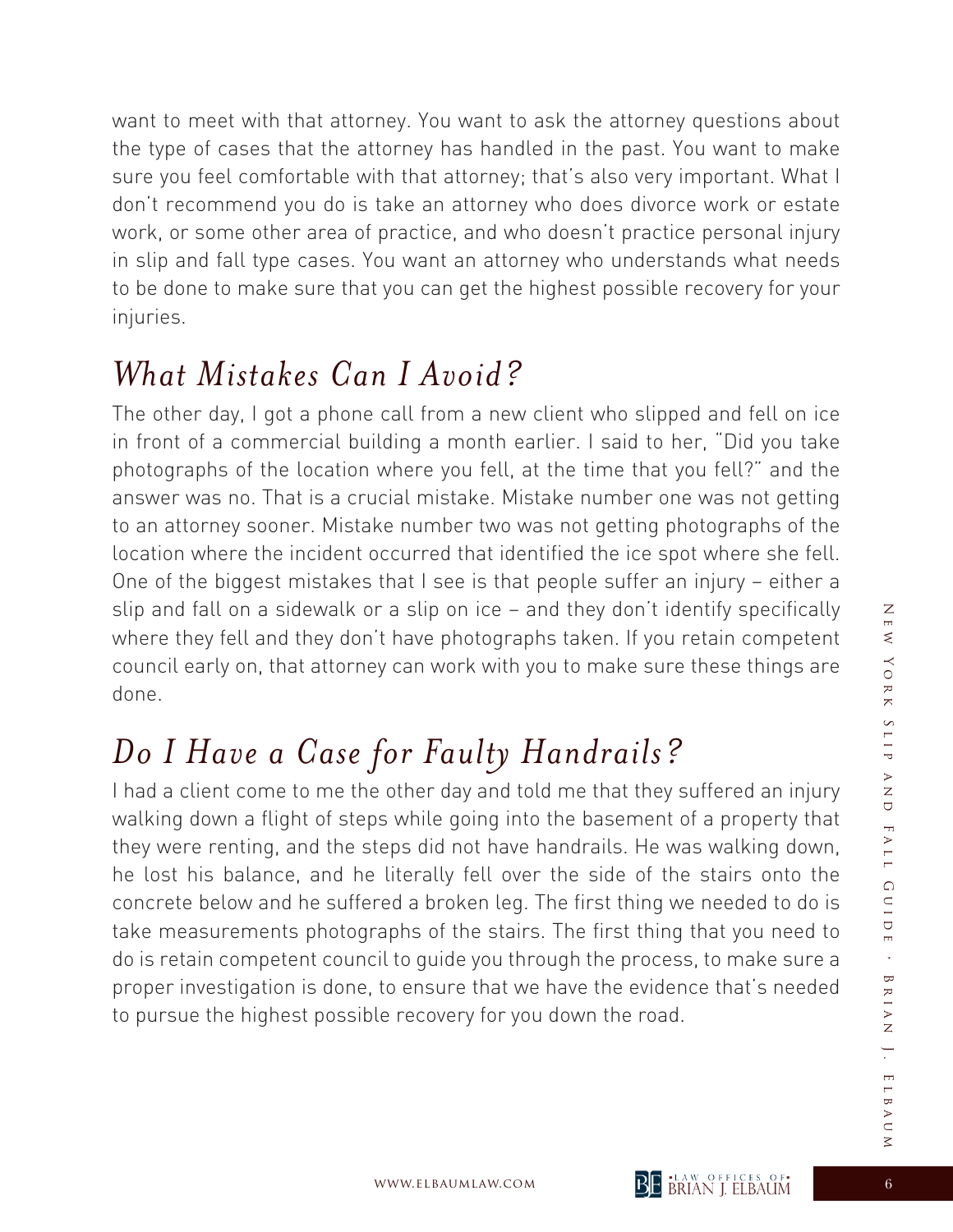#### *Do I Have a Case for Faulty Steps?*

I had a client call me the other day who fell down a flight of steps. She wanted to know, "Do I have a case against the property owner?" I said possibly. She didn't say that there was any defect on the step, so we have to investigate further. She came in, she retained our office. We were able to get onto the property and we took some measurements. We found that the risers in the steps were out of whack, that the step is too narrow and should be wider. There are certain code requirements that were not met, and that's what caused her to fall. We were able to call her and tell her, yes, we believe that you have a case here. We believe that the property owner violated certain building code regulations, and we went ahead and began the process of pursuing a claim on her behalf.

### *How Much is My Case Worth?*

There's no easy answer to that question. It depends on the extent of the injury. It depends on whether or not the injuries are permanent in nature; that goes into the factoring of the value of the case. It depends on liability. When I say liability, whose fault is it? How much of that fault is on the part of the property owner or the managing agent, or whomever was responsible

for ensuring that that location where you fell was safe? All of these factors have to come into play. Our firm will make sure that you get the highest possible compensation that you're entitled to.

# *Can I Sue the Municipality?*

In certain situations, you can hold the municipality responsible. Let me give you an example:

In the city of New York, there are statutes and, in the statute, it states that the adjacent property owner is responsible for a trip and fall on a sidewalk. However, if the trip and fall happens at curbside, now it's the responsibility of the city, or if the trip and fall involved a tree, that's the responsibility of the Parks and Recreation. There's a good chance that you have a claim against the city. The municipality could be held responsible, but as well, you would make

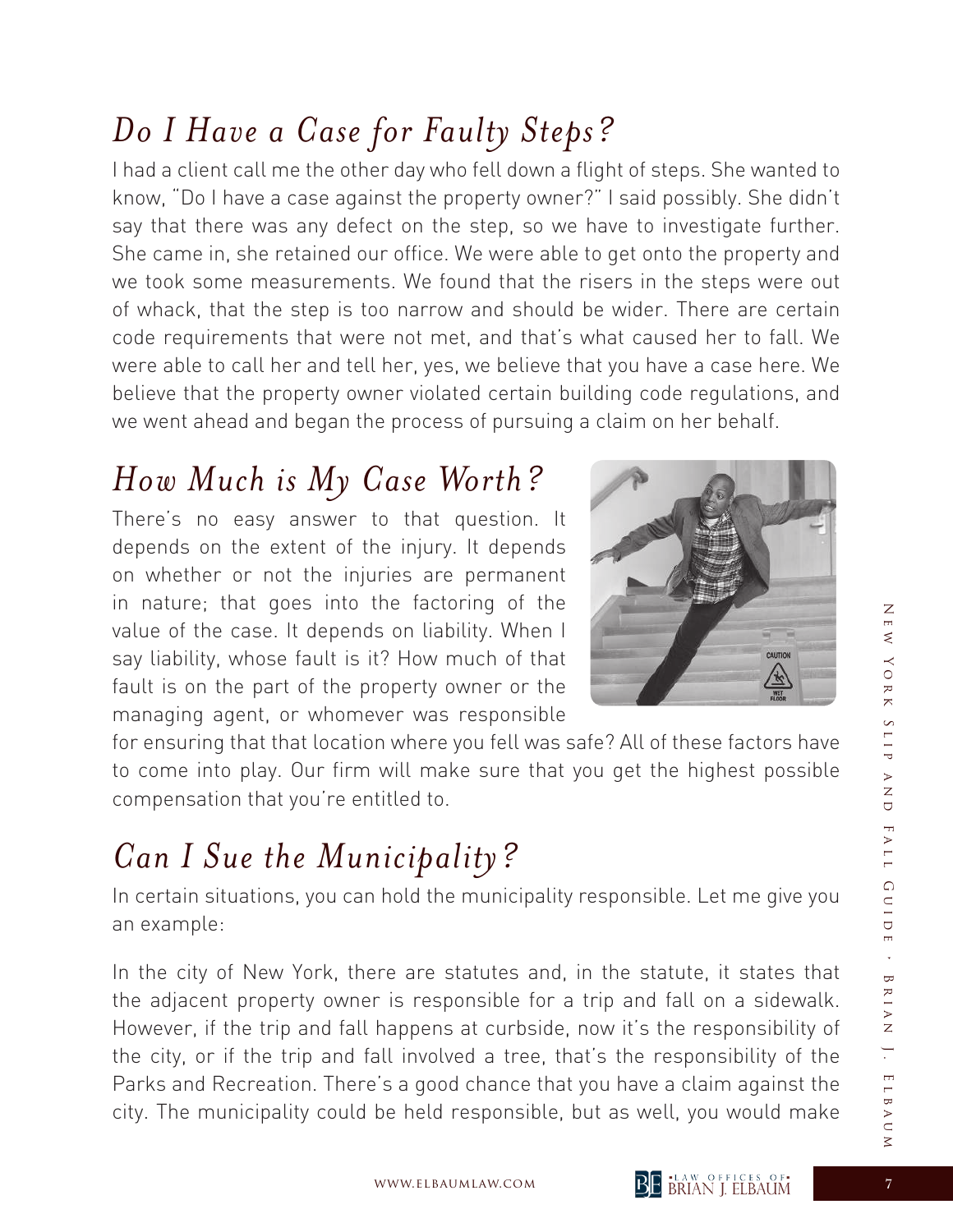sure to hire competent council to pursue a claim against the adjacent property owner.

#### *Can I Sue a Residential Owner?*

There are lots of factors that come into play as to what you need to do when you suffer an injury on a residential property. One, you need to get photographs of the location where the accident occurred. I don't mean a picture of the house; I'm talking about a picture of the spot where you fell. That becomes very important. The earlier those photographs are taken, the better. You want to make sure when you go to the hospital that you let the hospital and/or the ambulance personnel know that you fell while walking up or down the stairs and that that's how your injury happened, that it's documented.

You want to make sure you retain an attorney who knows how to handle personal injury litigation and how to handle slip and fall cases. That attorney will make sure the investigation is done properly, that the proper photographs are taken, if they can be taken, and that you do what you need to do to help ensure that we're able to get the best recovery possible.

### *How Long Will a Case Take?*

There's no real easy answer, especially when dealing with slip and fall type cases. There may be more than one entity involved. There's an investigation process that we have to go through. There may be a management company that manages the area where you fell. The owners where you fell may be responsible, or it may be the management company. It could be a contractor who caused some sort of a defect at the location where you fell. These things take time to resolve. I will tell you that this firm will do everything in our power to get you a result as quickly as possible.

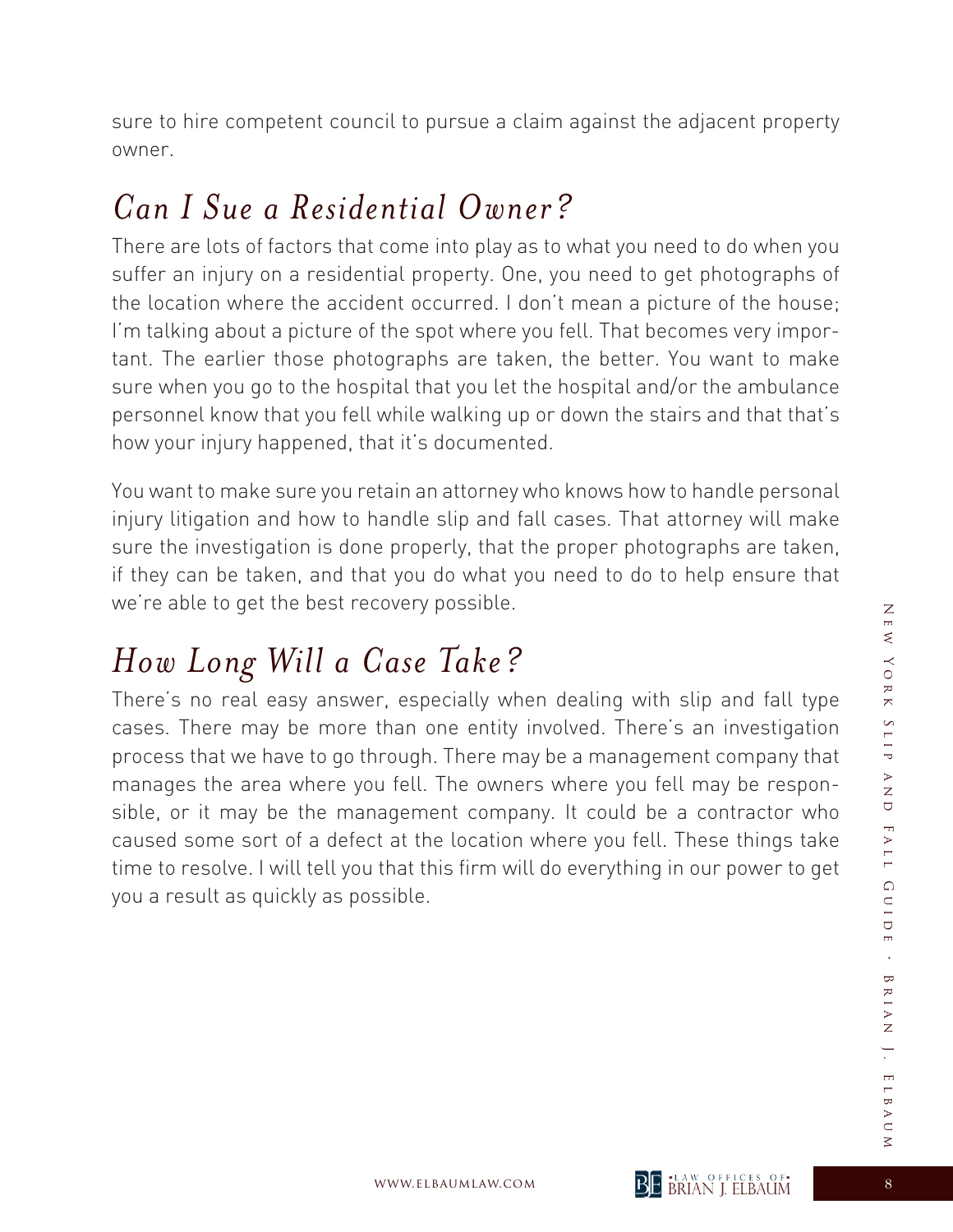# Request a Free Case EVALUATION

A slip and fall can be a scary and traumatic experience. You shouldn't try to fight for compensation on your own. A New York slip and fall lawyer can help you fight for the compensation you deserve.

We want to help. Call now for a free, no-obligation case review.



#### About the Author

Brian J. Elbaum was only a few years out of law school when he decided to go out on his own in 1996.

Twenty years later, he still holds fast to the same two winning principles:

- » Making sure clients are comfortable throughout the litigation process.
- » Achieving great results by being aggressive and making the responsible party constantly uncomfortable.

# *1996*

Brian graduated from Rutgers University in 1991 and earned his law degree from Brooklyn Law School in 1994. While he had a great job at a good firm after graduating, he quickly realized that he could serve clients better on his own, unburdened by the constraints of the law firm model and approach.

Brian felt so strongly in what he was doing that for his first year he was willing to work out of his apartment – a sixth floor walkup on East 37th Street & 3rd Avenue. Getting dressed every day in a full suit and tie to work from the desk in the corner of a modest one-bedroom, Brian took the cases no other attorney

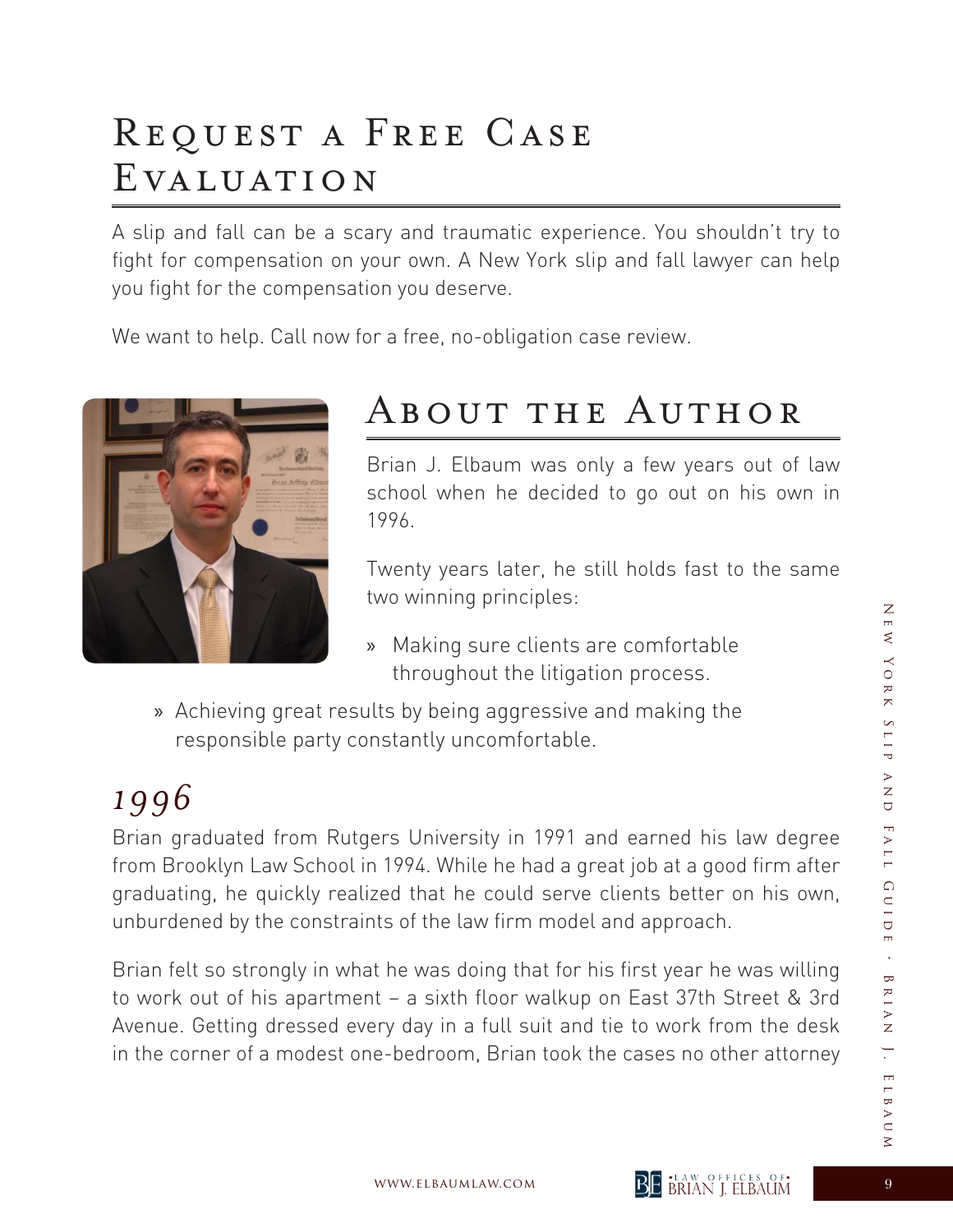wanted. He quickly developed a reputation for making "lemons into lemonade," helping those personal injury clients who other attorneys couldn't.

#### *2016*

The Law Offices of Brian J. Elbaum have come a long way in 20 years. We've represented over 800 personal injury clients in Queens, Brooklyn, the Bronx, New York, Staten Island, Long Island, Upstate New York and New Jersey in cases involving construction accidents, auto accidents, slip & falls, medical/ dental malpractice, bar and nightclub assaults, product liability, and much, much more.

We've stayed small by design, continuing to believe as we did 20 years ago that, more lawyers means more internal politics and reduced focus on the client. At our office, you know that every case will be handled personally by Brian. And we've stayed true to our philosophy, demonstrating in case after case that being tough with the adversary and compassionate with our clients is a winning combination.

Brian is licensed to practice law in New York and New Jersey as well as the federal courts. He is active in New York's legal community as a Certified Member of the New York Trial Lawyers Association, Brooklyn Bar Association, and New York County Bar Association.

# *Our Office*

The story of our office mirrors the story of New York's past twenty years. We were located in 150 Broadway on 9/11, and moved to 708 3rd Avenue until downtown was ready for business again. As soon as it was, we moved to 111 John Street – until Superstorm Sandy hit and relocated us to our current location.

Today, our office is inside the historic 11 Broadway building, just outside Bowling Green. Built 120 years ago in 1896, the Western Union branch office inside our building became a focus in the investigation into the Titanic disaster in 1912 as Senator Alden Smith sought to determine whether a message from the doomed ship had been transmitted to New York's White Star Line office next door.



 $\overline{\le}$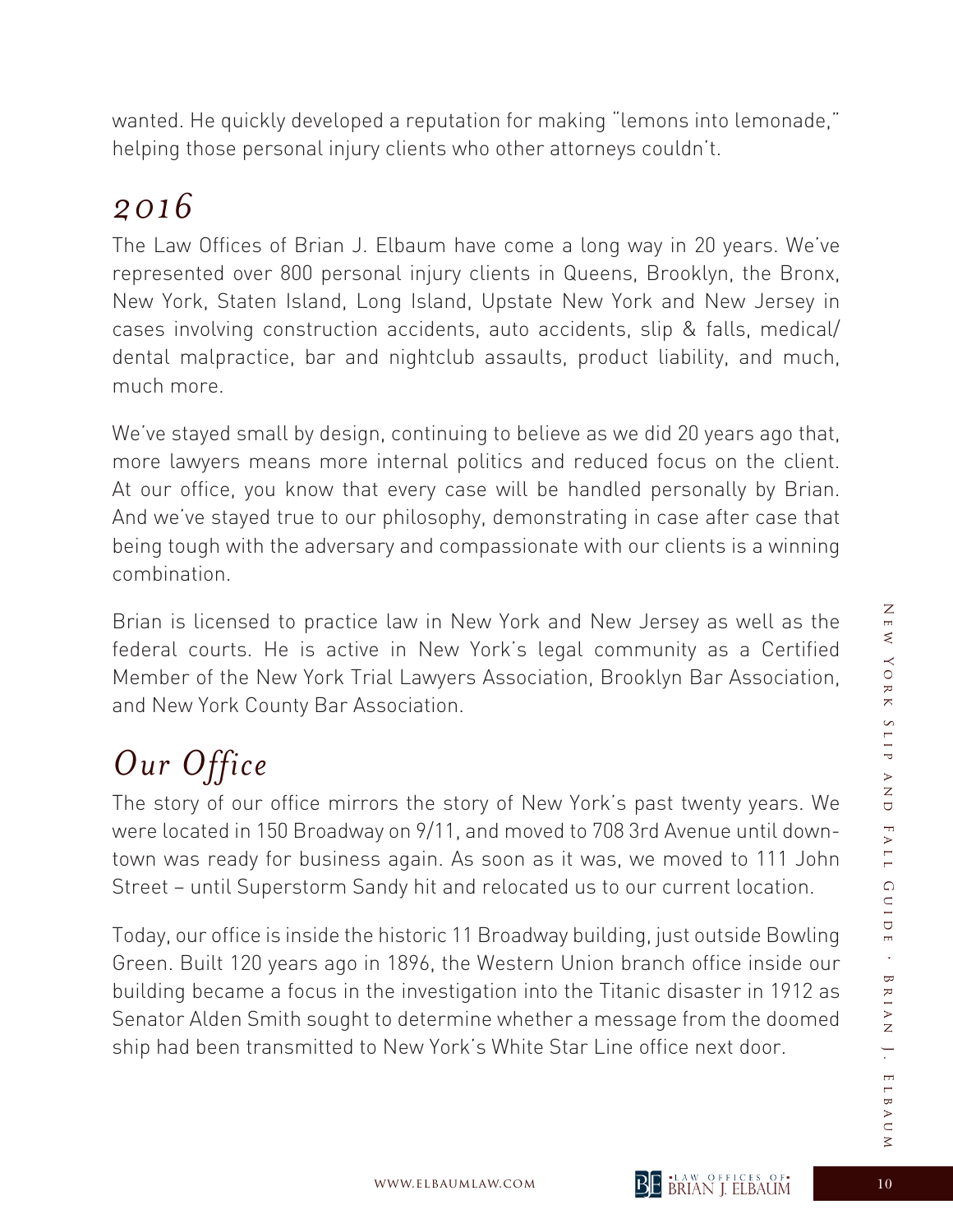Mr. Elbaum has broad experience in the areas of law practiced by the Firm and manages a team dedicated to meeting client needs. Prior to establishing the Firm, Mr. Elbaum worked for several New York law firms representing clients in cases ranging from workers' compensation to commercial litigation. He also served as a judicial intern to a New York Supreme Court Justice, investigated exchange violations as an intern at the New York Stock Exchange, and worked at an entertainment firm representing musicians. His extensive legal and business background has instilled in Mr. Elbaum a solid understanding of how to get things done in a variety of environments.

Mr. Elbaum once held the position of Vice President at an insurance company, for which he provided advisory services. This position has enabled him to gain an insider's view of the insurance industry. He translates that insight into solid advice for his clients on insurance-related matters.

In establishing the Firm, Mr. Elbaum received guidance and inspiration from his father, the late David Elbaum, Esq. David Elbaum served as Of Counsel to the Firm in its early years and provided key insights into several cases.